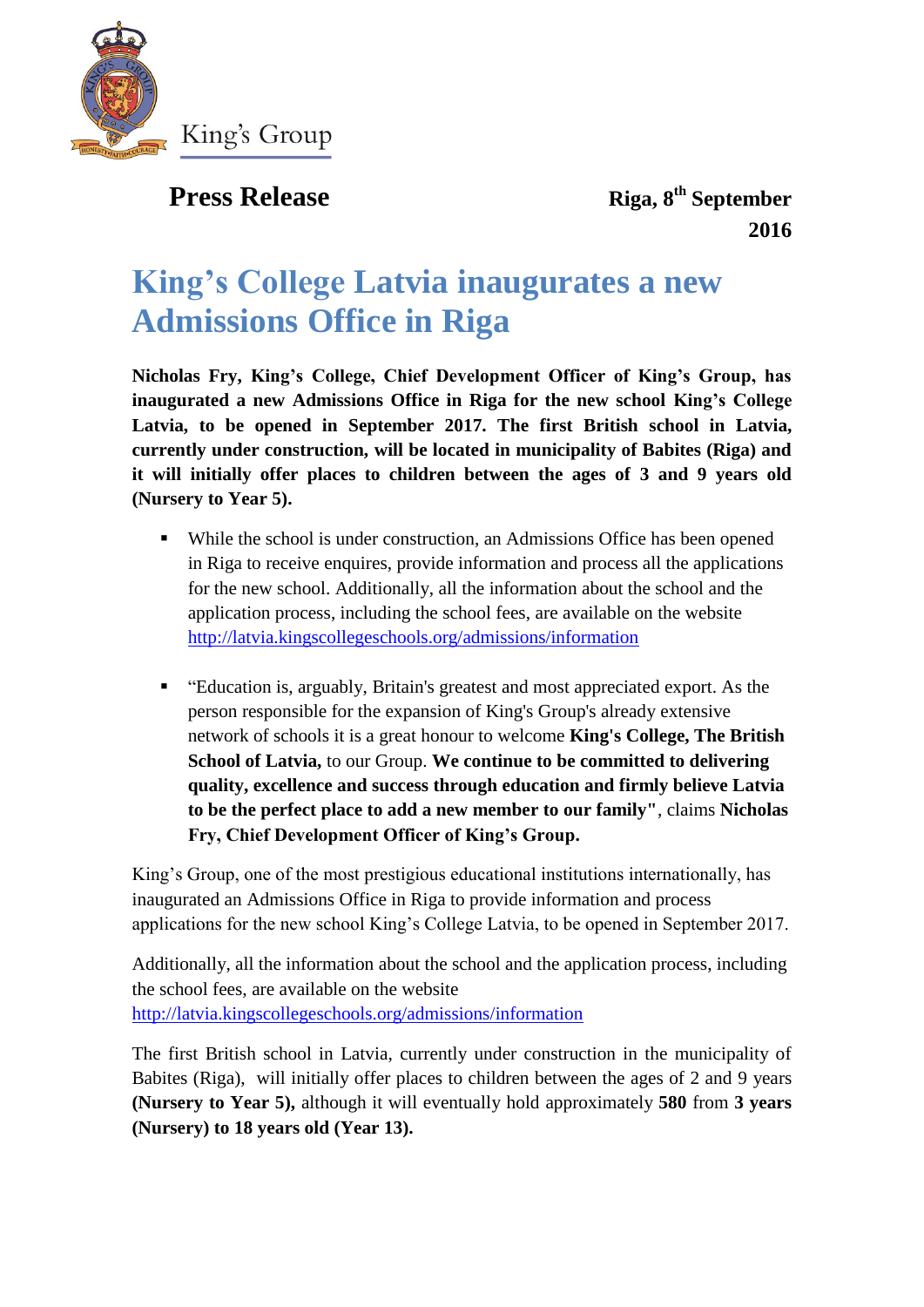Nicholas Fry, Chief Development Officer of King's Group, has inaugurated the Admissions Office, located in Alberta Street in Riga.

"Education is, arguably, Britain's greatest and most appreciated export. As the person responsible for the expansion of King's Group's already extensive network of schools it is a great honour to welcome **King's College, The British School of Latvia,** to our Group. **We continue to be committed to delivering quality, excellence and success through education and firmly believe Latvia to be the perfect place to add a new member to our family"**, said **Nicholas Fry.**

#### **About the new school**

**King's College, the British School of Latvia** will be **the first British Curriculum School in the country**. It will be located in a plot of **approximately 20.000 m2**. The **building area will be 7.000 m2,** of which 3.000 m2 will be built in a first stage construction project and the remaining section will be constructed in a second phase development. The **outdoor areas (sports, playgrounds and parking)** will occupy around **15.000 m2.**

In regards to the onsite facilities, the main building will consist of **two floors offering a total of 32 classrooms**, fully-equipped Art Studio, Music Rooms, a Science Laboratory, an ICT Suite and a Dining room.

**The school will grow organically**: from its opening in September 2017, it will initially offer places to children between the ages of 2 and 7 years old (Infant Department). As these pupils get older, they will progress through the school until eventually all Year Groups will be open, catering up to Age 18. Concurrently, the administrative and academic staff will expand: **from 20 native British teachers for the first year to approximately 70 when the school reaches full capacity.**

### **A British Education in an international setting**

Students at **King's College, The British School of Latvia** will follow the **British National Curriculum**, with a wide range of subjects available, leading to IGCSE, AS and A Level examinations. This programme of study will allow pupils **access to the top universities in the world** such as Cambridge, Oxford, Berkeley or Georgetown, **in which King's College Schools has, historically, been able to send its' graduates.** 

Students at **King's College, The British School of Latvia** will receive **exactly the same curriculum as if they were studying at one of the best schools in Great Britain** and will learn from **native British and British trained teachers**. In addition, they will also have **subjects covering the Latvian Language, History and Geography**.

Like its sister schools in King's Group, **The British School of Latvia will strive for educational excellence both inside and outside of the classroom**. King's College pupils are encouraged to achieve their academic best both inside and outside of the classroom, they are encouraged to participate in an array of extra-curricular activities